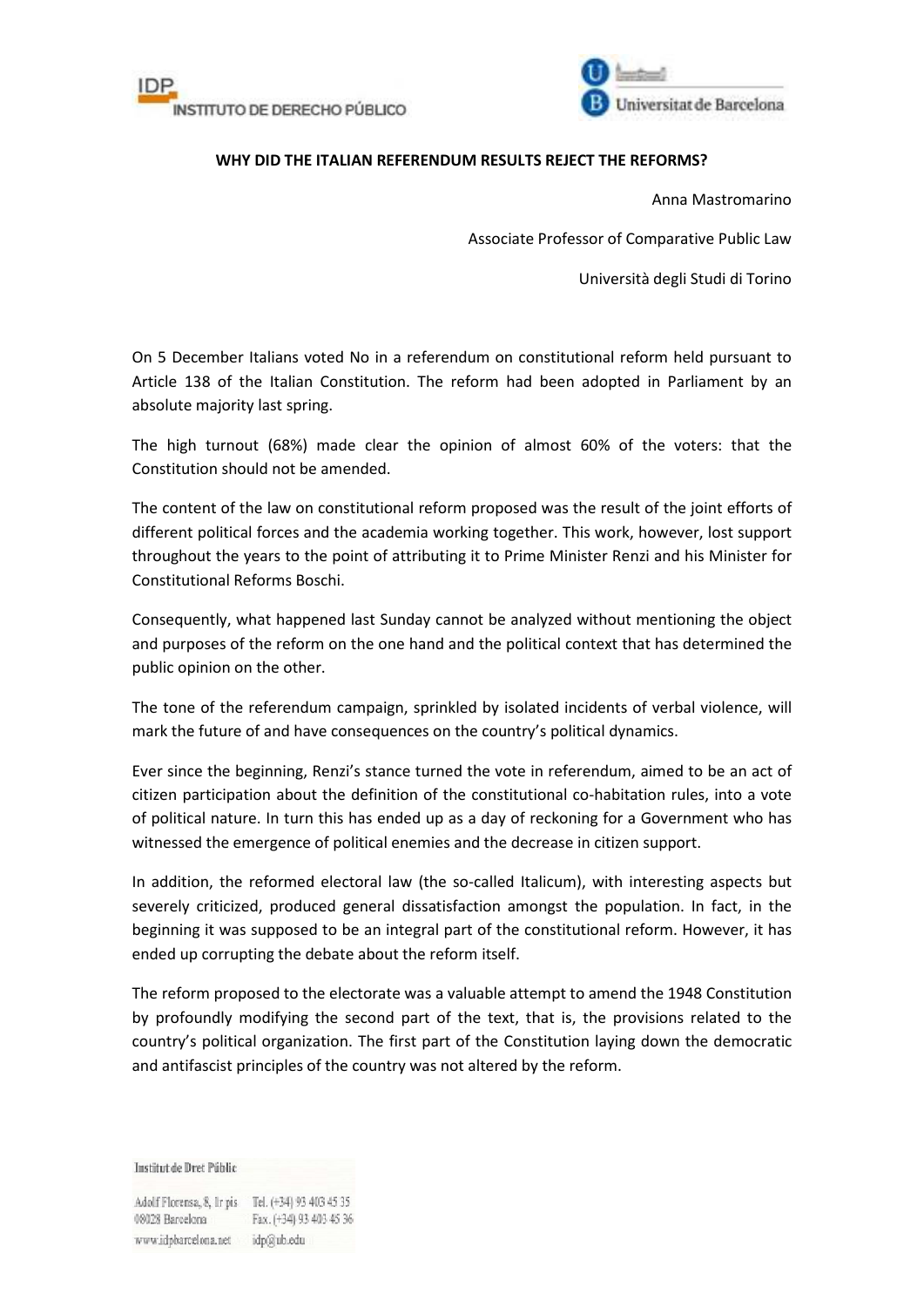



Overcoming the perfectly symmetrical bicameralism was without a doubt the core of the constitutional reform. Revitalizing the system entailed in the first place the regeneration of the role of the regional system: despite the idea of decentralization established by the framers of the Constitution, the system was crucified ever since the first years of the Republic, not being able to materialize again.

The intergovernmental system Conferenza Stato-Regioni gained relevance during the last years thanks to the recognized role of the regional presidents. Taking advantage of this fact, the reform aimed to turn the Senate into a chamber *of the autonomy* rather than *of the autonomies*. It designed the Senate simply as the place where territorial interests (understood as concretized general interests) meet the general interest, the place with no space for particular interests.

The legislator proposed a global change in the Italian parliamentary system. It expected a new chamber with indirectly elected members (through the regional councils) whose functions would have promoted the role of regions in the national legislative process and in the European integration process, and with the power to appoint, for instance, two of the five constitutional judges that are elected by Parliament.

The legislative procedure proposed did not exclude but rationalize the participation of the Senate: it clearly specified when it had to intervene and recognized spheres of perfect and binding legislative bicameralism. The role of the Senate in the decision-making process was underlined and a distinction was made between its essential interventions (constitutional amendments or legislation concerning minorities, for example) and possible interventions.

These transformations would undoubtedly have brought along deep changes in the system's stability. This fact raised two other matters that have been largely discussed during the debates – from a political analysis perspective rather than from a technical-constitutional point of view.

First and foremost the reform, by modifying the Parliament's structure, aimed to strengthen the role of the Government. Firstly, it gave the Government the same powers as it did in the nineties when the referendums on the electoral law led to solutions of majoritarian nature. Secondly, it made sure the Government still plays a central role in the field of European integration.

In addition, the reform proposed extensive modifications in the Title V of the Constitution distributing the competences between State and regions. The constitutional legislator annulled shared competences, and by doing this it targeted not so much at eliminating shared spaces of legislative power between different levels of government, but at a division of powers based on the distribution of functions and not of matters (that is, two different levels of government can act on the same matter but not with the same functions).

**Institut de Dret Públic** 

Adolf Florensa, 8, Ir pis Tel. (+34) 93 403 45 35 08028 Barcelona Fax. (+34) 93 403 45 36 www.idpbarcelona.net idp@ub.edu